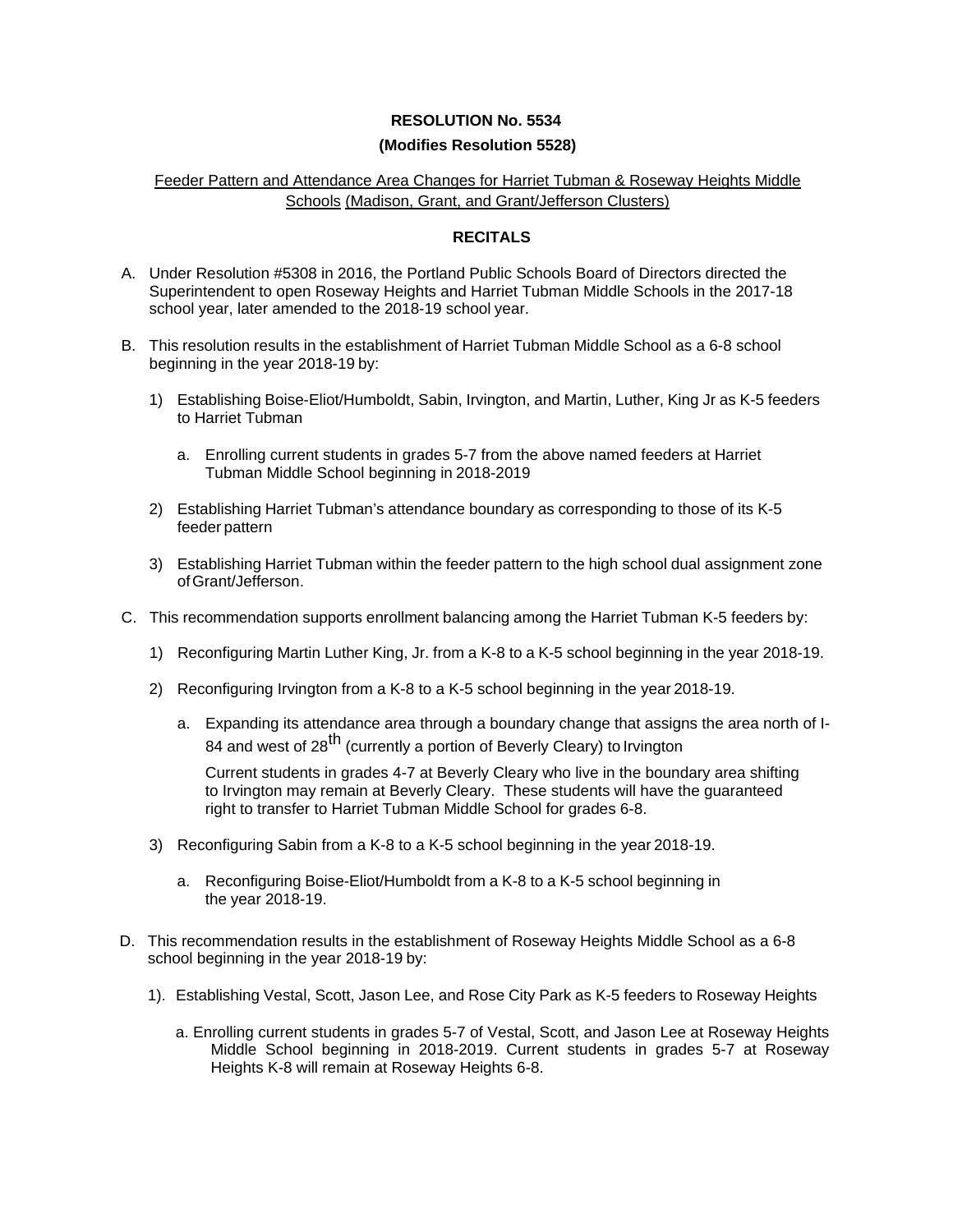- 2). Establishing Roseway Heights's attendance boundary as corresponding to those of its K-5 feeder pattern: Lee, Rose City Park, Scott and Vestal
- 3) Establishing Roseway Heights within the feeder pattern to Madison High School.
- E. This recommendation supports enrollment balancing among the Roseway Heights K-5 feeders by:
	- 1) Opening Rose City Park as a K-5 neighborhood school and establishing its attendance area as: NE  $57<sup>th</sup>$  Ave from I-84 to NE Halsey Street; NE Halsey from  $57<sup>th</sup>$  Avenue to  $47<sup>th</sup>$  Avenue; NE  $47<sup>th</sup>$  Avenue from Halsey to NE Wisteria Drive; NE Wisteria Drive from  $47<sup>th</sup>$  to Alameda; NE Alameda to NE 52<sup>nd</sup> Avenue; NE 52<sup>nd</sup> Avenue from Alameda to NE Stanton; NE Stanton from 52<sup>nd</sup> to Sandy Boulevard; NE Sandy Boulevard up to 72<sup>nd</sup> Avenue; NE 72<sup>nd</sup> Avenue to Sacramento Street; NE Sacramento Street west to 72<sup>nd</sup> Drive; NE 72<sup>nd</sup> Drive to NE Jonesmore; NE Jonesmore from 72<sup>nd</sup> to 74<sup>th</sup>; NE 74<sup>th</sup> Avenue to I-84; I-84 from 74<sup>th</sup> to 57<sup>th</sup>.
		- a. The Vietnamese Dual-Language Immersion Program will move to Rose City Park.
		- b. Current students in grades K-4 at Roseway Heights will enroll at Rose City Park in the 2018- 19 school year
		- c. Current students in grades K-4 at Lee who live in the boundary area shifting to Rose City Park (area south of Tillamook and west of  $72<sup>nd</sup>$  Ave) will enroll at Lee in the 2018-19 school year
		- d. Current students in grade 5 at Alameda who live in the boundary area shifting to Rose City Park (area south of Stanton St.) will have the option of enrolling at Beaumont Middle School; these students will attend Madison High School. Current students in grade 8 at Beaumont who live in the boundary area shifting to Rose City Park/Roseway Heights Middle School will have the option of enrolling at either Grant or Madison High School
		- e. Current students in grades 4-7 at Beverly Cleary who live in the boundary area shifting to Rose City Park may remain at Beverly Cleary. These students will have the guaranteed right to transfer to Roseway Heights Middle School for grades 6-8. These students will attend Madison High School.
	- 2) Reconfiguring Scott from a K-8 to a K-5 school beginning in the year 2018-19
		- a. Expanding its attendance area through a boundary change that assigns the area north of Sandy Blvd/Stanton St, east of 57<sup>th</sup> Ave (currently a portion of Roseway Heights K-8) to Scott
		- b. Students currently enrolled in grades K-4 at Roseway Heights who live in the new Scott boundary will have the right to guaranteed transfer to Scott.
	- 3) Reconfiguring Vestal from a K-8 to a K-5 school beginning in the year 2018-19
	- 4) Reconfiguring Jason Lee from a K-8 to a K-5 school beginning in the year 2018-19
		- a. Expanding its attendance area through a boundary change that assigns the ar south of Sandy Blvd and east of 72<sup>nd</sup> avenue (currently assigned to Roseway Heights K-8) to Lee. Students currently enrolled in grades K-4 at Roseway Heights who live in the new Lee boundary will have the right to guaranteed transfer to Lee.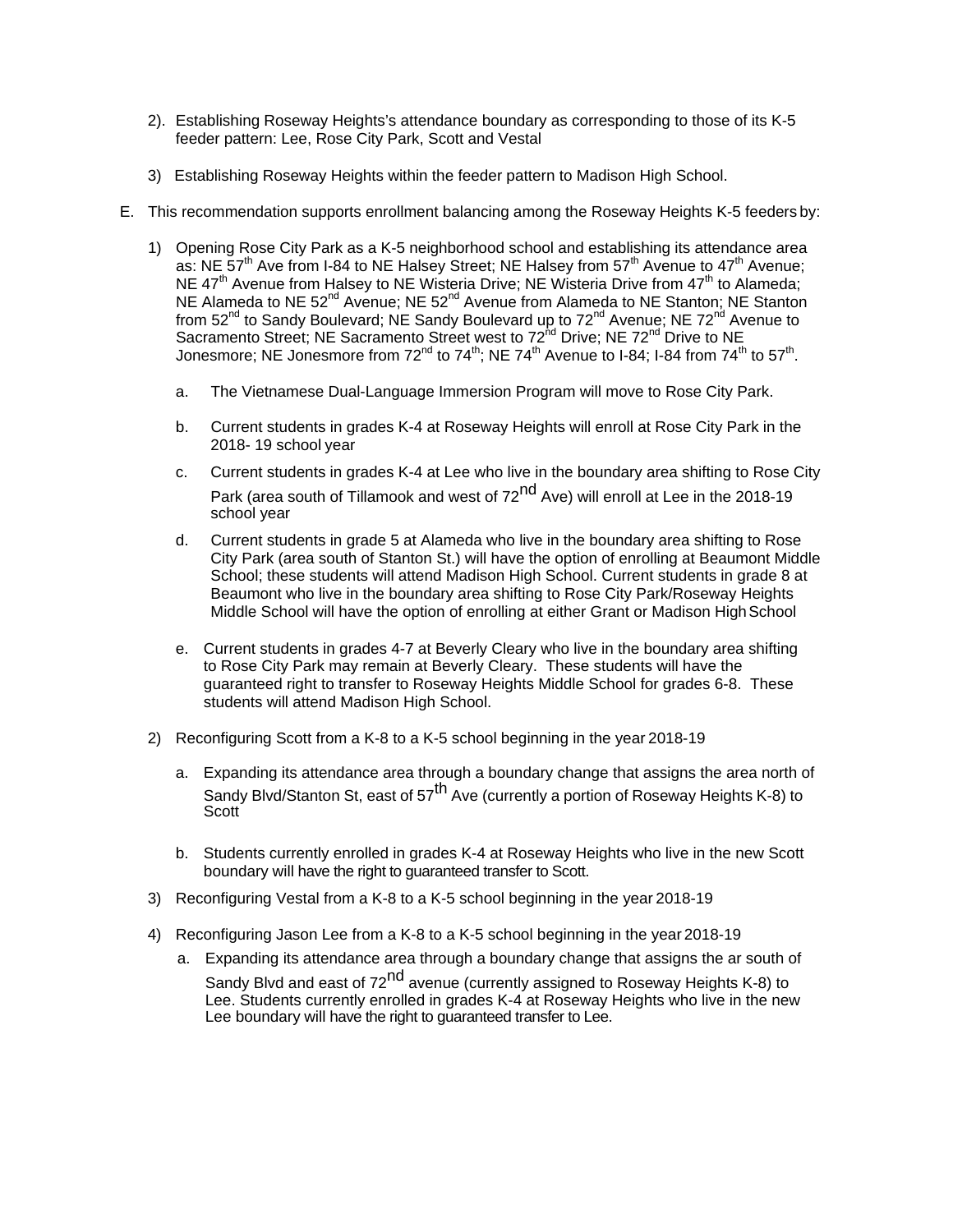- F. Overcrowding relief will be provided to Beverly Cleary K-8 by decreasing its attendance area
	- 1) Current students in grades K-3 at Beverly Cleary who live in the boundary area shifting to Irvington Elementary School will enroll at Irvington Elementary School in fall 2018 and will attend Harriet Tubman Middle School; they will be in the Grant and Jefferson high school dual enrollment area
	- 2) Current grades K-3 students at Beverly Cleary who live in the Rose City Park boundary change area will enroll at Rose City Park Elementary School in fall 2018 and will feed into Roseway Heights Middle School and Madison High School
- G. All boundary changes will follow the implementation practice described in policy 4.10.045-P, and will begin at the start of the 2018-2019 school year, with the exception of the high school change which will begin in 2019, and the boundary changes for Beverly Cleary, which need to happen immediately due to overcrowding.
- H. To better serve students who qualify for Talented and Gifted services, PPS will:
	- 1) For the 2018-19 school year, relocate ACCESS Academy to a bridge or permanent facility or facilities with a capacity for about 350 students for the 2018-19 school year
	- 2) Develop a complementary district-wide TAG program to serve students in neighborhood schools, including a system to screen and identify all PPS students in need of TAG services so the full spectrum of diverse learners can receive TAG services. The Superintendent will determine the timeline for development and implementation.
- I. Prior to December 31, 2018, PPS will designate a middle school assignment for Vernon middle grade students. PPS will provide a report to the Board on the cost to make the necessary facility improvements to open up usable space at Beaumont Middle School.
- J. Prior to December 31, 2018, PPS will develop options to be presented to the PPS Board of Directors for increasing enrollment at King K-5 in order to create two robust neighborhood (nonimmersion) strands.
- K. On an expedited basis, the community and board will receive a comprehensive health and safety assessments for Harriet Tubman School, including testing for lead, radon, asbestos, diesel particulates, visible mold, heavy metals, cadmium, zinc, copper, iron oxide, and carcinogens. In addition, new testing will be performed, as needed, for interior and exterior air quality. Results will be publicly available. All air quality testing should follow, at a minimum, all appropriate state and federal protocols. It is expected that external testing for air quality will be done on weekdays during the hours when students are typically on school grounds, such as before and after school and during lunchtime. Any remediation or corrective action measures should, at a minimum, follow appropriate state and federal protocols, and be shared publicly.

Initial staff assessment at this time indicates that there are no insurmountable health and safety impediments to opening Harriet Tubman. If the ongoing comprehensive environmental assessments shows significant, irremediable health or safety risks for students and staff, the Superintendent will conduct contingency planning for an alternative location. District staff will explore and identify an alternative site for a middle school through a process that includes meaningful, consistent, and extensive collaboration with all the affected school communities and full transparency to ensure the most positive outcomes for students.

L. In consideration of ongoing enrollment imbalances and the need to continue converting K-8s to K-5s and middle schools, and in anticipation of the construction of the rebuilt Kellogg Middle School, the Board asks the Superintendent to present a plan and timeline for completion of the Educational